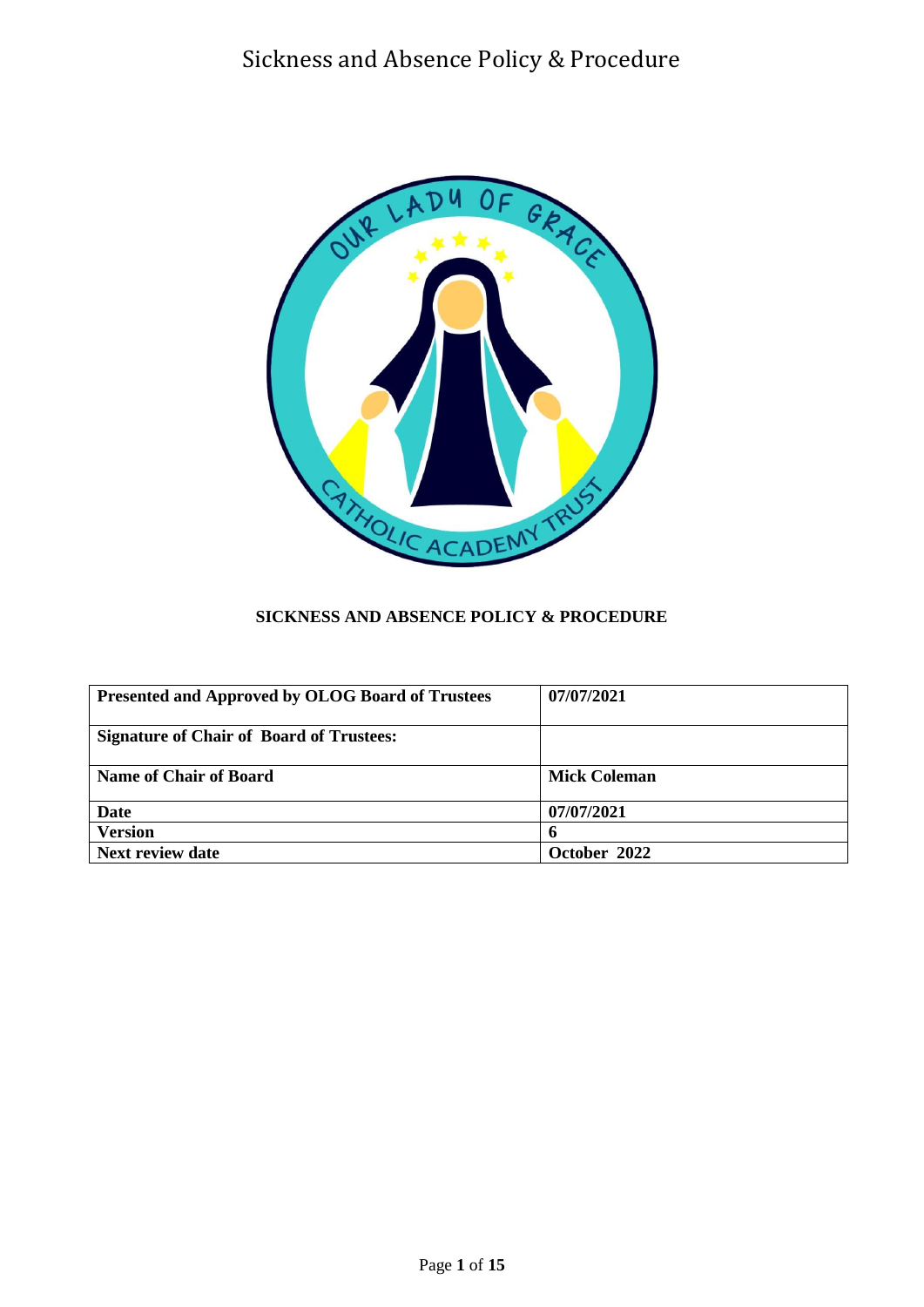## **Together in Christ**

Schools within Our Lady of Grace Catholic Academy Trust are: *"places where mercy is freely given; where everyone is welcome, loved, forgiven and encouraged to live the good life of the Gospel*". Evangelii Gaudium – Pope Francis **]**

#### **Commitment to equality:**

We are committed to providing a positive working environment which is free from prejudice and unlawful discrimination and any form of harassment, bullying or victimisation. We have developed a number of key policies to ensure that the principles of Catholic Social Teaching in relation to human dignity and dignity in work become embedded into every aspect of school life and these policies are reviewed regularly in this regard.

### **This Sickness Absence Policy and Procedure has been approved and adopted by Our Lady of Grace Catholic Academy Trust on 7 th July 2021 and will be reviewed in October 2022**

#### **DEFINITIONS**

In this Sickness Absence Policy and Procedure, unless the context otherwise requires, the following expressions shall have the following meanings:

- i. 'Academy' means the academy named at the beginning of this Sickness Absence Policy and Procedure and includes all sites upon which the Academy undertaking is, from time to time, being carried out.
- ii. 'Academy Trust Company' means the company responsible for the management of the Academy and, for all purposes, means the employer of staff at the Academy.
- iii. 'Board' means the board of Directors of the Academy Trust Company.
- iv. 'Chair' means the Chair of the Board as appointed from time to time.
- v. 'Clerk' means the Clerk to the Board as appointed from time to time.
- vi. 'Companion' means a willing work colleague, or a trade union official, an accredited representative of a trade union or other professional association of which the employee is a member, who should be available for the periods of time necessary to meet the timescales under this Sickness Absence Policy and Procedure.
- vii. 'Diocesan Schools Commission' means the education service provided by the diocese in which the Academy is situated, which may also be known, or referred to, as the Diocesan Education Service.
- viii. 'Directors' / 'Trustees' means directors appointed to the Board from time to time.
- ix. 'Headteacher' means the most senior teacher in each Academy who is responsible for its management and administration. Such teacher may also be referred to as the Head of School or Principal.
- x. 'Vice-Chair' means the Vice-Chair of the Board as elected from time to time.
- xi. 'Working Day' means any day on which you would ordinarily work if you were a full-time employee. In other words, 'Working Day' may apply differently to teaching and non-teaching staff. However, part-time and full-time staff will not be treated differently for the purposes of implementing this Sickness Absence Policy and Procedure.
- xii. 'Working Week' means any week during which you would ordinarily work.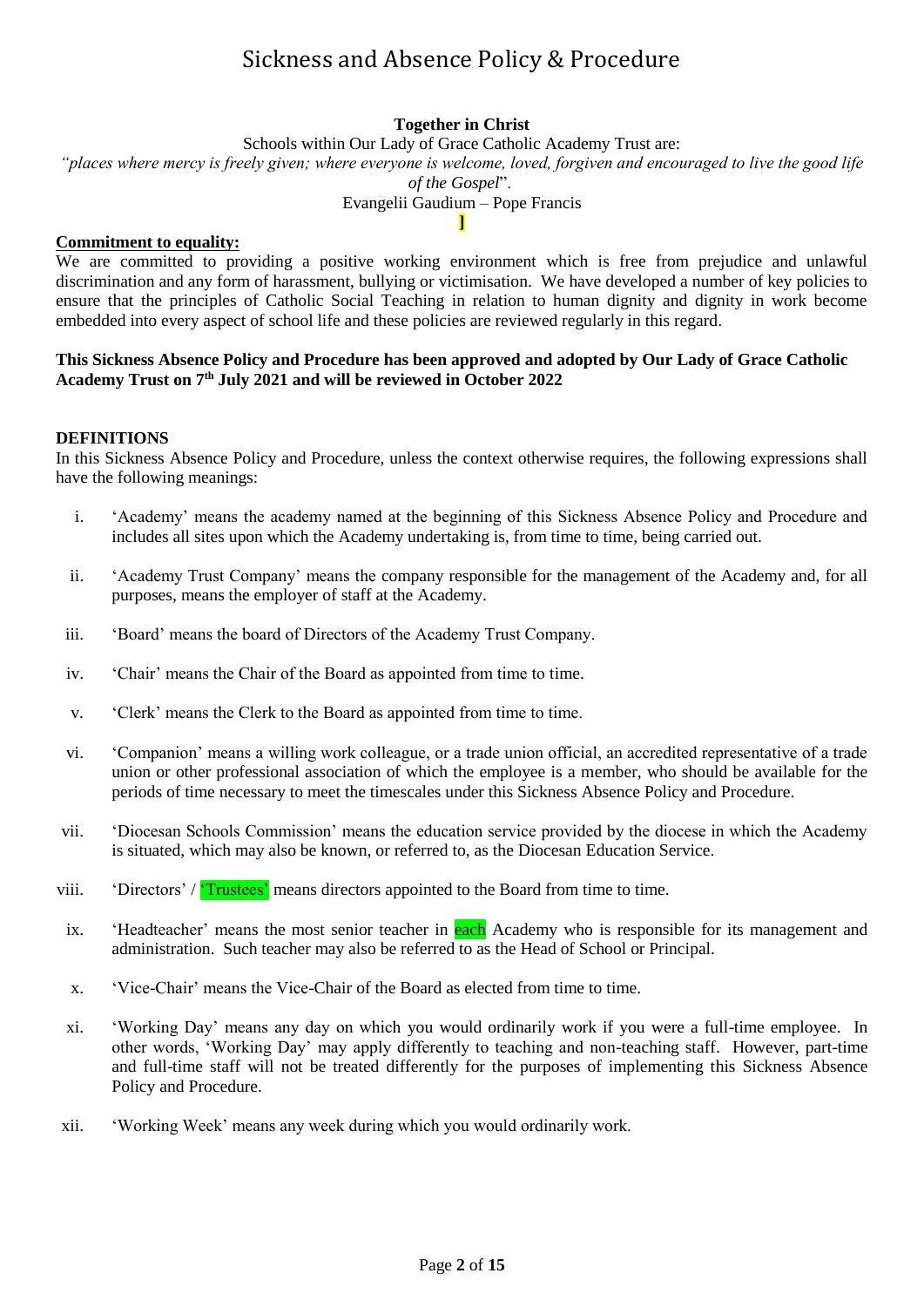## **1. SCOPE**

- 1.1 This Sickness Absence Policy and Procedure applies to you if you are an employee or worker within Our Lady of Grace Academy Trust (hereinafter referred to as an "employee" or "you"). Regular attendance at work is a term of every employee's contract of employment. However, it is recognised that employees will, on occasion, have an acceptable health reason to be absent from work.
- 1.2 The purpose of this Sickness Absence Policy and Procedure is to establish a framework for the effective management of staff sickness absence taking into account both the wellbeing of employees and the requirements of the Academy Trust Company to deliver an effective education to its pupils. In implementing this Sickness Absence Policy and Procedure, the aim is to promote honest and constructive discussions.
- 1.3 An employee is entitled to have access, by arrangement, to their personnel file and to request the deletion of time-expired records in line with the provisions of the General Data Protection Regulation and the Data Protection Act 2018.
- 1.4 The Academy Trust Company delegates its authority in the manner set out in this policy.
- 1.5 When implementing this policy and procedure, the Academy Trust Company should have regard to the Academy Trust Company's Health and Safety Policy and Procedure in relation to any overlapping health and safety consideration(s) that may arise.
- 1.6 This policy and procedure may be used concurrently with any other applicable policy and procedure. Where an employee is already subject to one of the Academy Trust Company's policies there will not be any automatic delay or pause in the conduct of that policy as a result of an employee's sickness absence. In such circumstances, the employee and the Headteacher, or in the case where the absence relates to the Headteacher, the Headteacher and the Chair, will meet to discuss whether or not one of the procedures should be suspended, taking into account the most recent medical advice. The final decision as to whether or not to suspend any procedure will be taken by the Headteacher or the Chair (as appropriate) and their decision shall be final.
- 1.7 The Academy Trust Company is committed to providing a supportive working environment for all employees. The Academy Trust company is also committed to ensuring respect, objectivity, belief in the dignity of the individual, consistency of treatment and fairness in the operation of this policy. This commitment extends to promoting equality of opportunity and eliminating unlawful discrimination throughout the Academy community which includes all of the academies in the Academy Trust Company's group.
- 1.8 This Sickness Absence Policy and Procedure offers opportunities to ensure justice for teachers, support staff and pupils alike and has the potential for the expression of Christian qualities such as honesty, self-knowledge, respect for others and their gifts, recognition of the needs and achievements of others, challenge of self and others, personal growth and openness.
- 1.9 Reasonable adjustments to this procedure may be considered in appropriate cases, depending on the specific circumstances, for example, where an employee is diagnosed with a terminal illness. All modifications to this procedure will be discussed with the employee and a record of the modifications will be made.
- 1.10 The procedures contained in this Sickness Absence Policy and Procedure allow employees to raise mental health concerns in the knowledge that the Academy Trust Company will provide appropriate support when the employee seeks help. Employees experiencing mental health challenges will have access to appropriate reasonable adjustments, phased returns and Occupational Health referrals as set out in this Sickness Absence Policy and Procedure.
- 1.11 Consideration will be given to any difficulties which an employee may be facing, and the Academy Trust Company will provide reasonable support and assistance to help the employee to overcome them. Such support and assistance may include, where appropriate, the Academy Trust Company seeking medical or other advice regarding the effective management of any sickness absence.
- 1.12 All personal and sensitive personal data obtained during the operation of this Sickness Absence Policy and Procedure will be handled with the utmost integrity and confidentiality.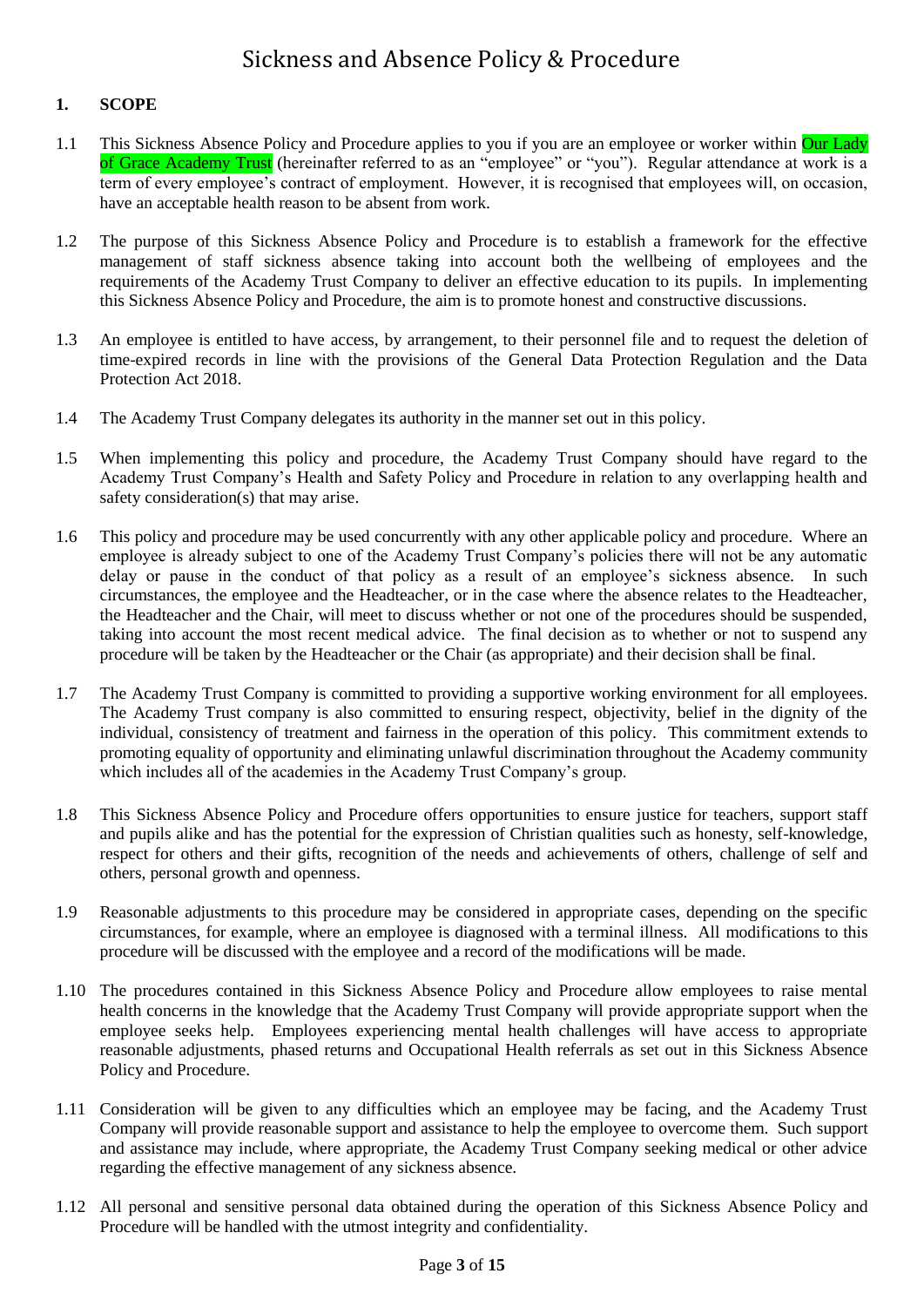## **2. GENERAL PRINCIPLES**

The Academy Trust Company will:

- 2.1 Never ignore sickness absence
- 2.2 Always monitor sickness absence
- 2.3 Ensure that short term absences do not go unnoticed
- 2.4 Take swift, supportive action if the absence is work related
- 2.5 Keep accurate, up to date, employee attendance records
- 2.6 Handle attendance problems promptly and sensitively, in a supportive manner
- 2.7 Develop and maintain an atmosphere that encourages people to come to work
- 2.8 Ensure that employee wellbeing is monitored and that an atmosphere is developed in which employee wellbeing is given due importance
- 2.9 Deal with each person as an individual
- 2.10 Treat all staff fairly and consistently
- 2.11 Keep the Academy's sickness absence rate under review
- 2.12 Seek support and advice from its HR provider, Occupational Health and the Diocesan Schools Commission, as appropriate.

## **3. INFORMAL APPROACH**

- 3.1 Prior to invoking the formal steps set out in this Policy and Procedure you and/or your line manager or the Headteacher may (where appropriate and practicable) initiate an informal discussion regarding your absence from work with a view to facilitating your attendance at work and providing assistance and support where necessary. Where the absence relates to the Headteacher, this meeting will be with the Chair.
- 3.2 Depending on the circumstances and cause of your absence, an informal discussion may lead to agreeing strategies with you to help improve and maintain your attendance levels. This may include a referral to Occupational Health.
- 3.3 Following an informal discussion, you will be provided with a note of the discussion and you will have an opportunity to provide written comments on the note of the meeting prior to it being included on your personnel file. The note of the meeting will include details of any strategies agreed with you to help improve and maintain your attendance along with a timescale for improvement and a review of your progress.
- 3.4 The Academy Trust Company is not procedurally required to implement an informal approach to investigating the reason for your absence although the Academy Trust Company acknowledges that it is good practice to do so, and it will expect an informal approach to be followed in the majority of cases. It is your responsibility to follow the appropriate procedure with regard to informing the Academy Trust Company of the reason for your absence and to fulfil your obligations as set out in Paragraph 4 below. It should be noted that periods of absence that are dealt with using an informal approach count towards the review points set out in Paragraphs 9 and 10.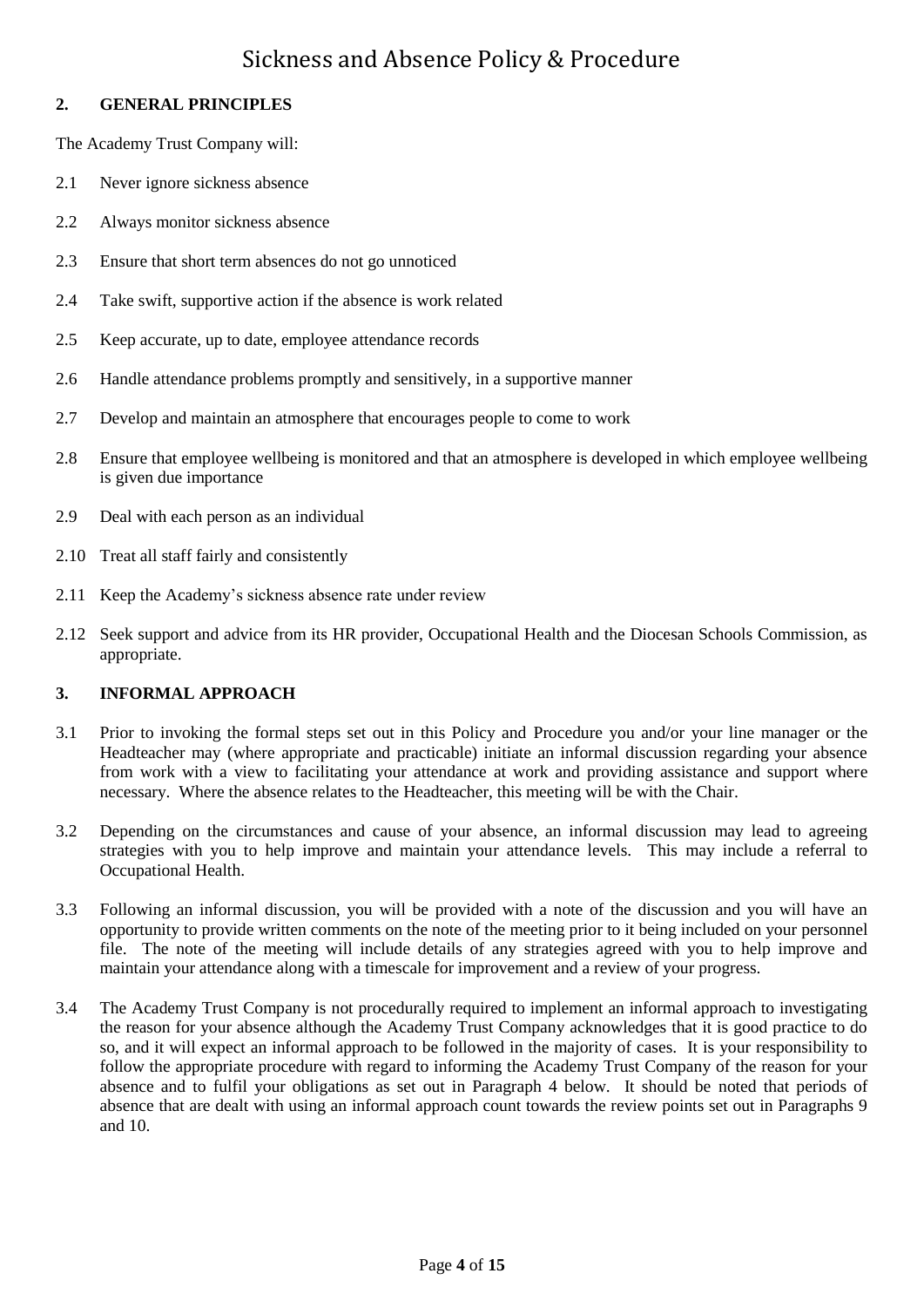## **4. EMPLOYEE'S OBLIGATIONS**

Employees are expected to:

- 4.1 Attend work when fit to do so
- 4.2 Comply with the Academy Trust Company's sickness notification procedure
- 4.3 Seek medical advice and treatment and, where appropriate, ensure that it is received as quickly as possible in order to facilitate a return to work
- 4.4 Take and follow the medical advice and treatment offered
- 4.5 Keep in regular touch (consistent with your medical condition) and inform the Headteacher, or nominated person (or where the absence relates to the Headteacher, the Chair), of any significant developments affecting the period of absence
- 4.6 Attend all medical appointments, (including Occupational Health appointments as required)
- 4.7 Inform the Headteacher (or where the absence relates to the Headteacher, the Chair) immediately of any side effects associated with your health condition and/or medication that could have an impact on your suitability to work with children.

#### **5. SICKNESS NOTIFICATION PROCEDURE**

- 5.1 As soon as you are aware that you will be absent from work, you must contact the Academy/Academy Trust Company in accordance with the terms of your Contract of Employment (and/or the Staff Handbook or equivalent document). If you do not report for work and you have not explained the reason for your absence then you should expect to be contacted by either telephone, email, letter or text by your line manager or other nominated individual who will want to enquire after your health.
- 5.2 You should contact the Academy/Academy Trust Company personally and not ask third parties (such as members of your family or friends) to inform the Academy/Academy Trust Company on your behalf. This is because the Academy/Academy Trust Company cannot be certain of the identity of the third party and whether they are acting in your interests. In exceptional circumstances where you are physically incapable of communicating with the Academy/Academy Trust Company yourself, (for example due to being hospitalised in a state of concussion), it may be necessary for the Academy/Academy Trust Company to rely on a third-party's explanation for your absence.
- 5.3 Brief details of the reason for your absence and, if possible, some indication of a likely return to work date should be given during this contact. The position in relation to current workload should be discussed in order to help the Academy/Academy Trust Company make appropriate cover arrangements. You should ensure that the Academy/Academy Trust Company is kept informed of your expected return to work date.
- 5.4 If your absence is the result of an accident or an injury sustained at work then this information must be made known. You should indicate if the incident has been reported, when it was reported and to whom.
- 5.5 If you are still unfit for work after three successive Working Days you must contact the Headteacher or nominated person on the fourth day of absence and advise them of the likely duration of your continued absence according to any medical advice you may have received.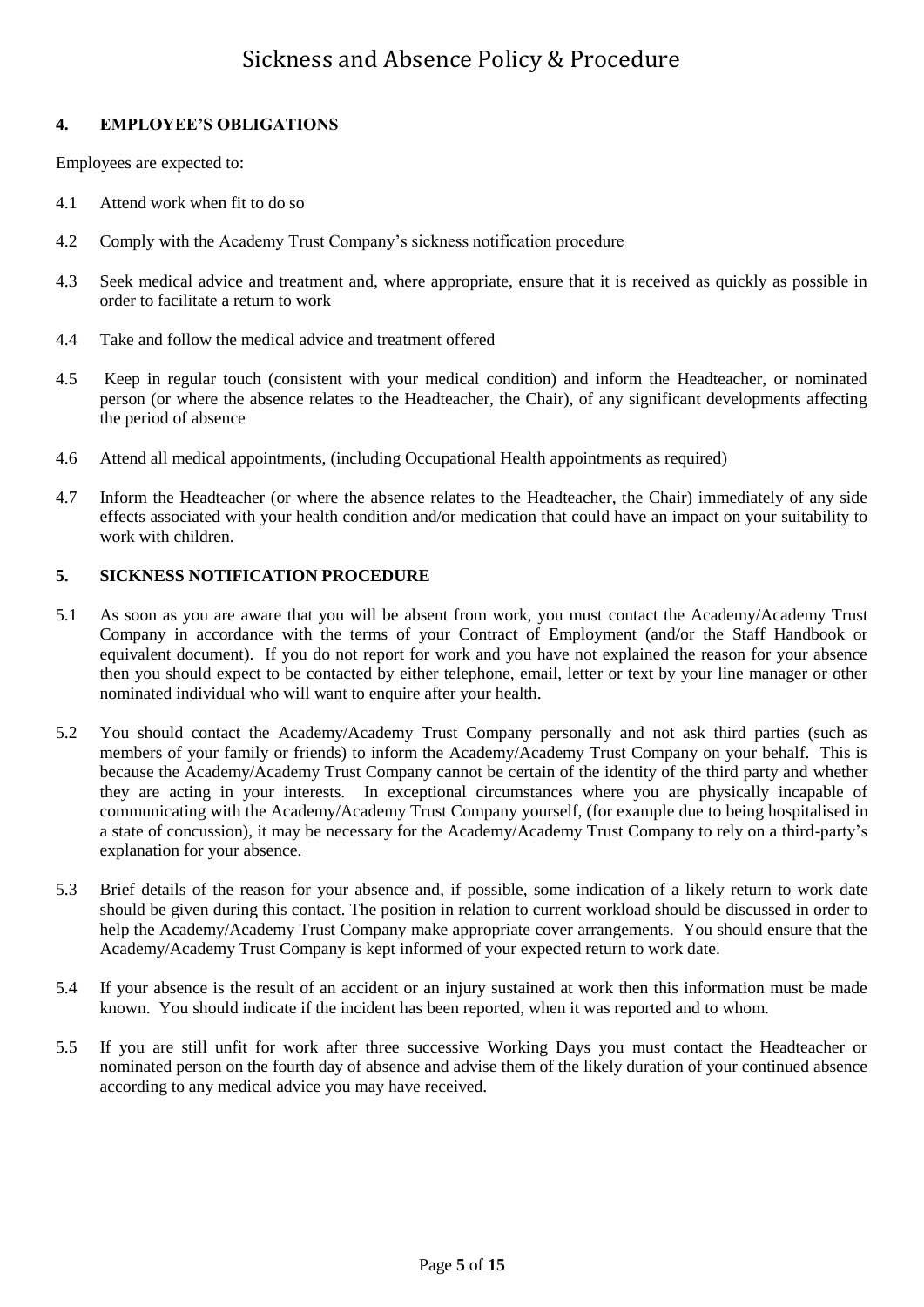- 5.6 A doctor's Statement of Fitness for Work (a "doctor's statement") must be provided by all staff and sent to the Headteacher or other nominated person from the  $8<sup>th</sup>$  calendar day of sickness (when counting days for this purpose Saturdays and Sundays are included). A doctor's statement is advisory, and its contents will be considered carefully when determining what action to take pursuant to this Sickness Absence Policy and Procedure. Where a doctor's statement indicates that you are fit for work but with adjustments, you will be asked to meet with the Headteacher, your line manager or other nominated person to discuss what adjustments can be made. Where it is not possible to make any of the suggested adjustments, you will remain on sickness absence until it is possible to make the adjustments or until adjustments are no longer required.
- 5.7 If more than one doctor's statement is required for any period of absence, you must keep the Headteacher, or nominated person, informed of developments on a weekly basis. The Headteacher, or other nominated person, is also entitled to make reasonable contact with you during your sickness absence, whether or not you have complied with the requirement to make weekly contact. The purpose of maintaining such contact (whether on a weekly or reasonable basis) during such period of sickness absence is to ensure that the educational needs of the Academy/Academy Trust Company are fulfilled, to give you the opportunity to indicate if there are any ways in which the Academy Trust Company may be able to support you and to give you the opportunity (if you wish it) to be kept up to date with developments at the Academy/Academy Trust Company.
- 5.8 The requirement that you maintain weekly contact during any period of sickness absence may be relaxed by the Academy Trust Company if a doctor's statement indicates that such contact would hamper your return to work or your recovery or, alternatively, by agreement between you and the Academy Trust Company.
- 5.9 If you require information relating to sick pay entitlements please refer to the relevant provisions in the Burgundy Book or the Green Book as appropriate. Support staff employed pursuant to the terms of the Green Book should also note the requirement to sign a statement detailing the reasons for absence for all absences up to and including seven days.

## **6. RETURN TO WORK DISCUSSIONS**

- 6.1 After **every** absence your line manager (or other appointed person) will welcome you back to work within three Working Days of your return and discuss with you:
- (a) the reasons for your absence;
- (b) whether the appropriate notification was provided;
- (c) your fitness to work; and
- (d) whether there are any issues which require particular support from the Academy Trust Company which may include a phased return to work, risk assessments or reasonable adjustments.
- 6.2 A record of this return to work discussion will be placed on your personnel file and you will be provided with an opportunity to provide written comments on the record of the return to work discussion prior to it being included in your personnel file.
- 6.3 Your line manager (or other appointed person) may use the return to work discussion as an opportunity to bring you up to date with developments within the Academy/Academy Trust Company during your absence.
- 6.4 It is anticipated that a return to work discussion will normally last up to 15 minutes, but this is an indication only.
- 6.5 Because of the nature of your medical condition you may prefer not to discuss the reasons for your absence with your line manager (or other appointed person) and, in that case, you may hold the return to work discussion with a member of the senior leadership team identified by the Headteacher. If you have any preference in relation to the identity of the member of the senior leadership team, for example, because you would prefer to have the discussion with somebody of the same sex, such request will not be unreasonably refused.
- 6.6 All return to work discussions will be supportive and will seek to address any issues that might lead to future absence.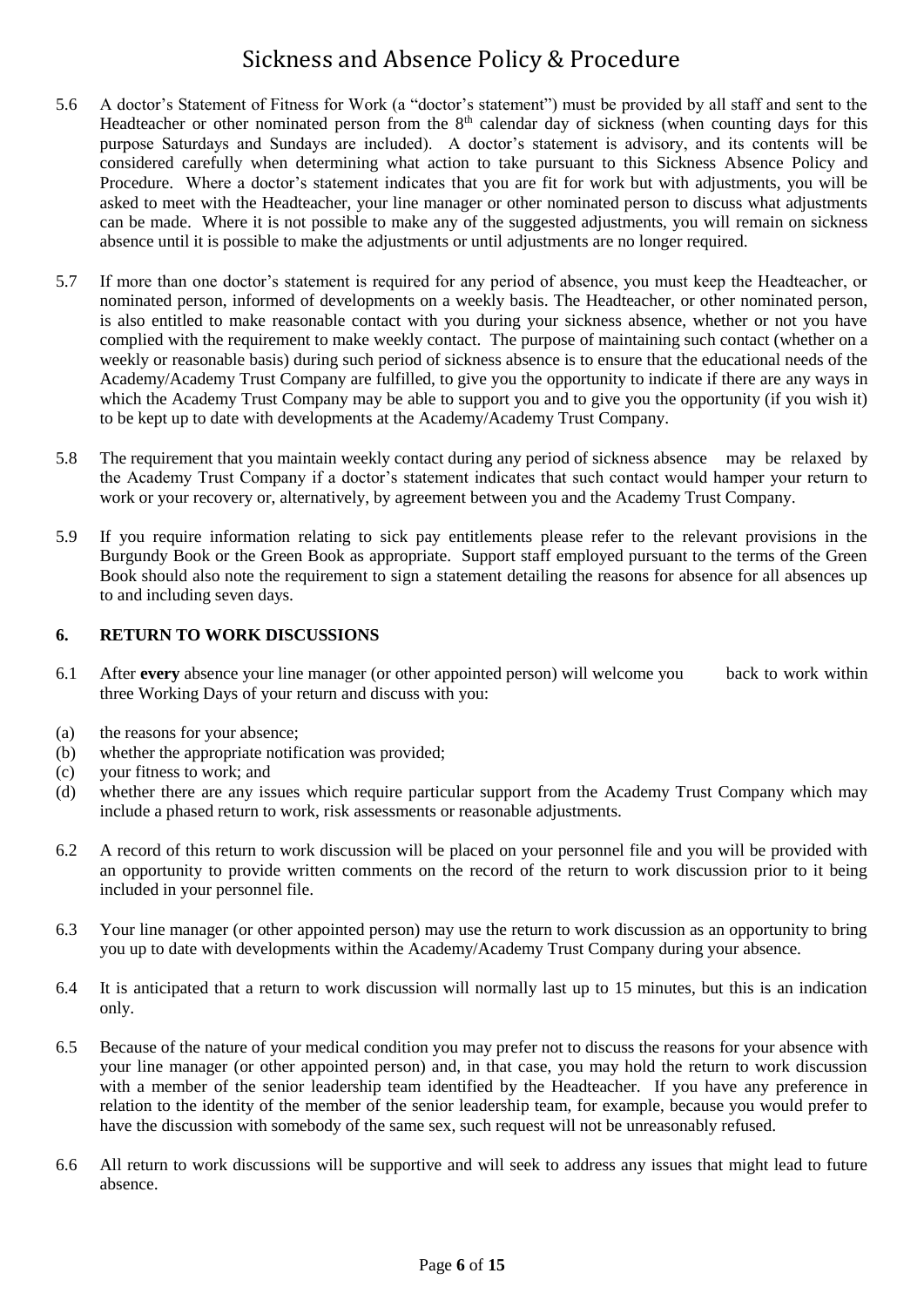- 6.7 It should be noted that a return to work discussion will be held following every period of absence regardless of its duration. If a review point has been reached as outlined Paragraphs 9 or 10 a return to work discussion will still be held and the employee will be told in this discussion to expect an invitation to a Formal Absence Review Meeting.
- 6.8 If you have been absent for a long period it may be appropriate to arrange for a return to work discussion to take place before the day of your return. A phased return to work may be planned in this meeting along with any reasonable adjustments.

## **7. OCCUPATIONAL HEALTH REFERRAL**

- 7.1 The Academy Trust Company may, at any time it considers appropriate, refer you to Occupational Health for an assessment of your health and:
- (a) Its impact on your attendance at work
- (b) Its impact on your fitness to perform the duties required by your employment
- (c) Its impact on your ability to attend formal meetings or interviews
- (d) What reasonable steps the Academy Trust Company could take to improve your health and/or attendance, particularly where the Occupational Health assessment concludes that the condition is work related.
- 7.2 A referral to Occupational Health is a supportive measure and you are expected to cooperate fully where such a referral is made. Occupational Health appointments will be scheduled during working time, where possible.
- 7.3 Before making any decision to dismiss you on notice under this Sickness Absence Policy and Procedure the Academy Trust Company will have referred you for at least one Occupational Health assessment and will usually consider the most recent assessment.
- 7.4 Notwithstanding Paragraph 7.3 above, if you decide not to engage in an Occupational Health referral the Academy Trust Company will have no option but to proceed to make decisions without the benefit of medical advice.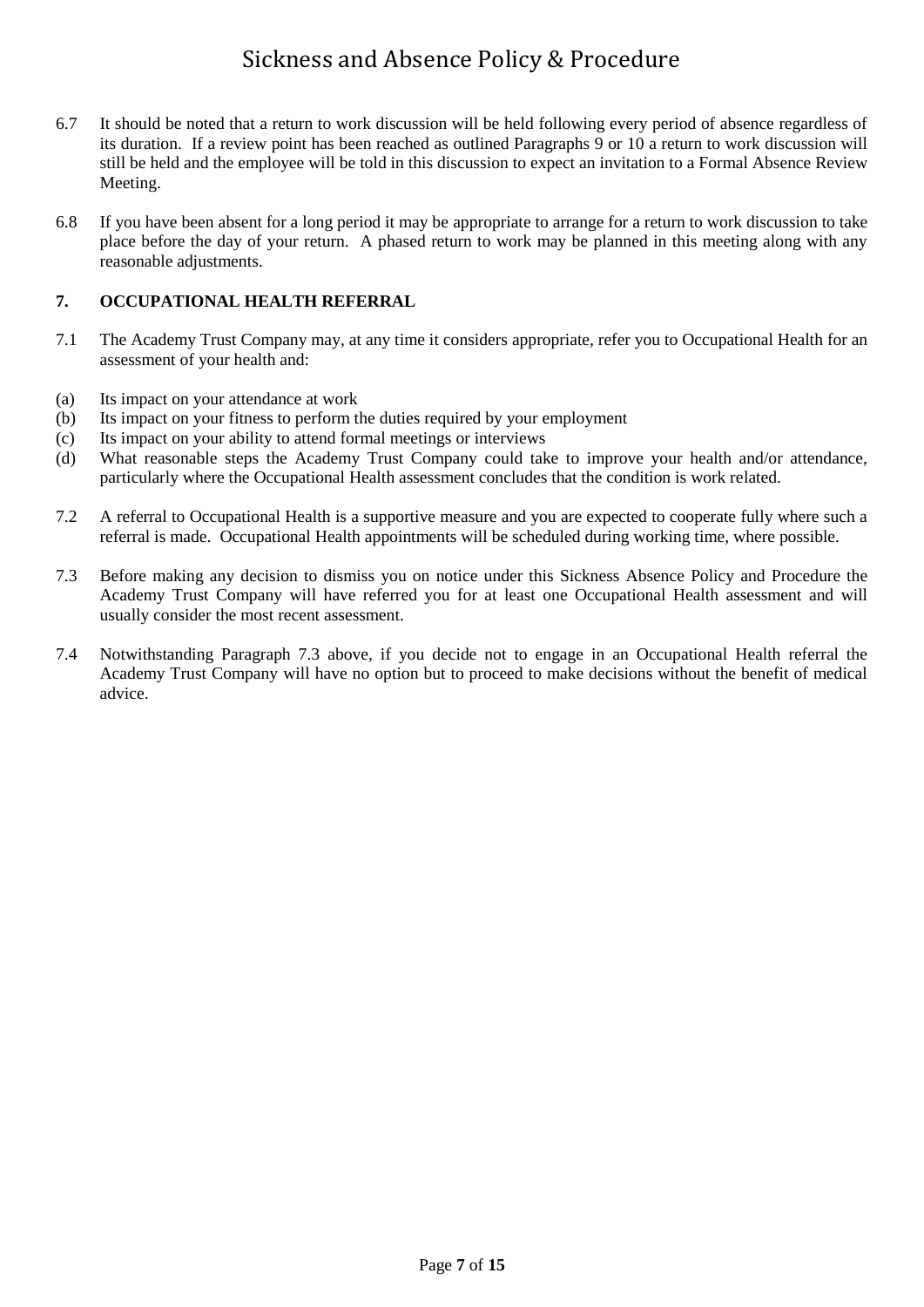## **8. ABSENCE REVIEWER, FINAL ABSENCE REVIEWER AND APPEAL MANAGER**

The table below sets out the persons to be appointed, where possible, throughout the stages of the sickness absence review procedure depending on the person who is/has been absent from work due to sickness:

| <b>Employee</b><br>Level       | <b>Absence Reviewer</b>                                                                              | <b>Final Absence</b><br>Reviewer                                    | <b>Appeal Manager</b><br>(re Absence<br>Letters)                                                     | <b>Appeal Manager</b><br>(re Dismissal)                        |
|--------------------------------|------------------------------------------------------------------------------------------------------|---------------------------------------------------------------------|------------------------------------------------------------------------------------------------------|----------------------------------------------------------------|
| CAO                            | Chair of Trustees or a<br>non-staff Trustee (other<br>than the Vice-Chair)<br>appointed by the Chair | Trustees'<br><b>Absence Panel</b><br>appointed by the<br>Vice-Chair | A non-staff<br>Trustee (other<br>than the Chair or<br>Vice Chair)<br>appointed by the<br>Vice-Chair  | Trustees' Appeal<br>Panel appointed by<br>the Vice-Chair       |
| Headteacher                    | LGB Chair or a non-<br>staff governor (other<br>than the Vice-Chair)<br>appointed by the Chair       | <b>LGB</b> Absence<br>Panel appointed<br>by the Vice-Chair          | A non-staff<br>governor (other<br>than the Chair or<br>Vice Chair)<br>appointed by the<br>Vice-Chair | Trustees 'Appeal<br>Panel appointed by<br>the Trustees' Chair  |
| Other<br>Leadership<br>Spine   | Headteacher                                                                                          | <b>LGB</b> Absence<br>Panel appointed<br>by the LGB<br>Chair        | A non-staff<br>governor (other<br>than the Chair or<br>Vice-Chair)<br>appointed by the<br>Vice-Chair | LGB Appeal Panel*<br>appointed by the<br><b>LGB</b> Vice Chair |
| Other<br><b>Teaching Staff</b> | Headteacher or a<br>sufficiently senior<br>member of staff<br>appointed by the<br>Headteacher        | <b>LGB</b> Absence<br>Panel appointed<br>by the Chair               | A non-staff<br>governor (other<br>than the Chair or<br>Vice-Chair)<br>appointed by the<br>Vice-Chair | LGB Appeal Panel*<br>appointed by the<br><b>LGB</b> Vice Chair |
| <b>Other Support</b><br>Staff  | Headteacher or a<br>sufficiently senior<br>member of staff<br>appointed by the<br>Headteacher        | LGB Appeal<br>Panel appointed<br>by the Chair                       | A non-staff<br>governor (other<br>than the Chair or<br>Vice-Chair)<br>appointed by the<br>Vice-Chair | LGB Appeal Panel*<br>appointed by the<br><b>LGB</b> Vice Chair |

\*The LGB appeal panel should include a Trustee.

For any LGB panel which may end in dismissal HR advisers should be in attendance and the Chair of Trustees should be informed that the panel is taking place.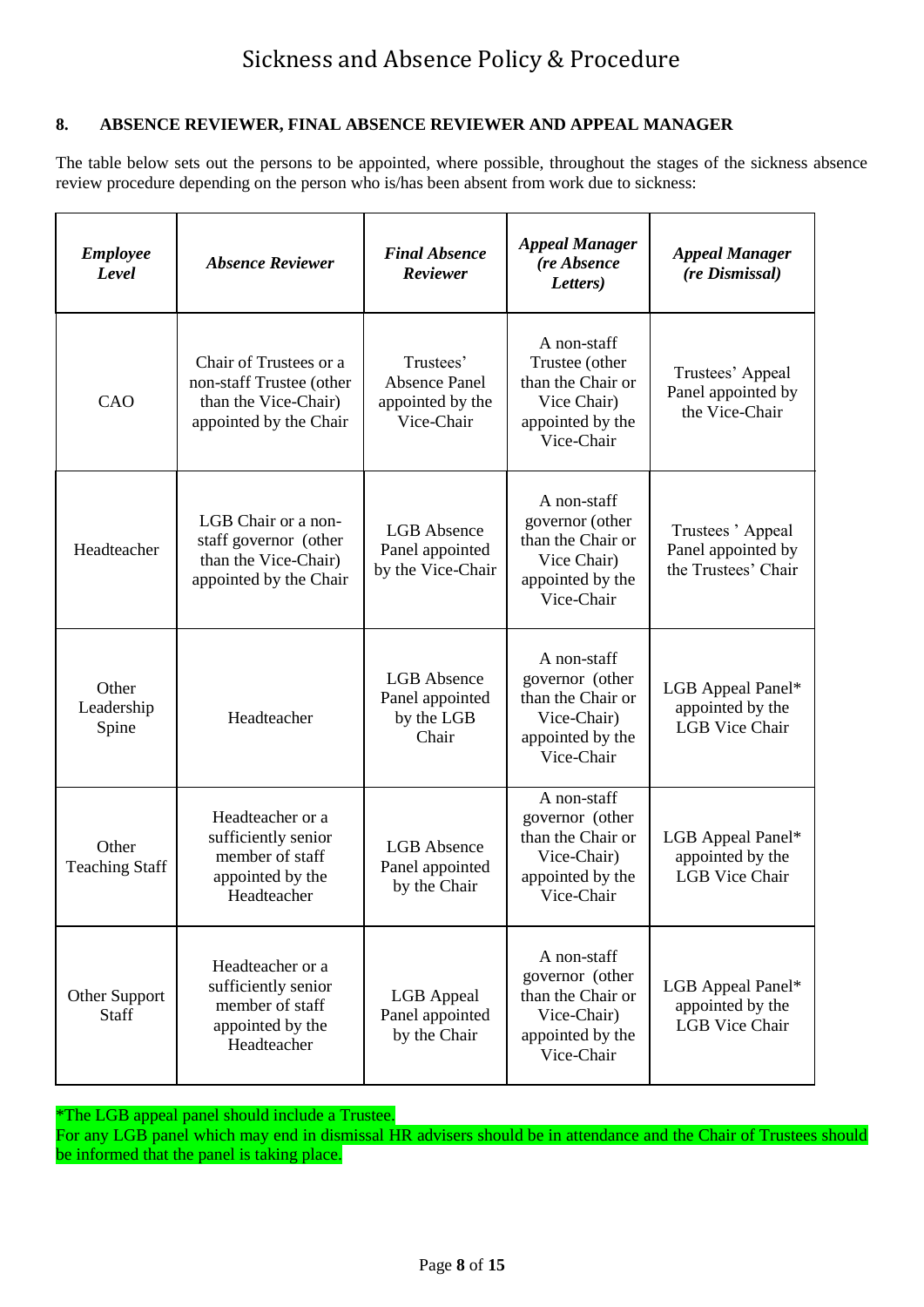## **9. PERSISTENT INTERMITTENT ABSENCE**

- 9.1 Persistent intermittent sickness absence can be defined as frequent short-term absences from work that are normally sporadic and attributable to minor ailments, in many cases such periods of absence are unconnected. If periods of persistent intermittent sickness absence are for the same illness, a referral to Occupational Health may be required.
- 9.2 Managerial problems can be created by the frequency of persistent intermittent absences. The reasons behind persistent intermittent absences will always be investigated as such absences can only be addressed effectively through proper monitoring systems and effective management action.

### **Review Points**

- 9.3 When the following review points are reached, the Academy Trust Company will consider whether a Formal Absence Review Meeting is required. Decisions will be taken on an individual basis and a Formal Absence Review Meeting will not take place automatically as soon as a review point is reached, it may also be appropriate in some cases to hold a Formal Absence Review Meeting prior to a review point being reached:
- (a) Sickness absence of 10 or more Working Days in any 12-month period, accrued over 3 or more periods of absence.
- (b) Sickness absence of 6 or more Working Days in any 4-month period accrued over 2 or more periods of absence.
- (c) Two periods of sickness absence of 4 or more Working Days in any 12-month period.
- (d) Any levels of absence which show a trend or pattern e.g. Friday Monday absences, monthly dates (e.g. last Friday every month) and any other notable dates.

#### **10. LONG TERM ABSENCE**

10.1 Long-term absence, (which is usually defined as an absence lasting at least 4 calendar weeks), is where an employee is absent from work for a considerable number of weeks or months as the result of a serious health problem or planned medical procedure. It can normally be distinguished from persistent intermittent absence in that it tends to be continuous and is usually as a result of an underlying medical condition.

#### **Review Points**

10.2 Any long-term absence lasting 4 Working Weeks or more will normally lead to a Formal Absence Review Meeting but each case will be looked at individually and an absence lasting 4 Working Weeks or more will not automatically lead to a Formal Absence Review Meeting. In cases of long-term absence where a doctor's statement confirms that you will be absent from work for a period longer than 4 Working Weeks, any Formal Absence Review Meeting will be held towards the end of the certified period of absence.

## **11. FORMAL ABSENCE REVIEW MEETINGS**

- 11.1 Where a Formal Absence Review Meeting is due to take place in accordance with Paragraphs 9.3 or 10.2 above, the Academy Trust Company will appoint an Absence Reviewer in accordance with Paragraph 8. The Absence Reviewer will write to you inviting you to a Formal Absence Review Meeting. You will be given at least 5 Working Days' written notice of such meeting. At the same time as sending you the letter inviting you to the Formal Absence Review Meeting, the Absence Reviewer will also send you a copy of the Absence Report which they have prepared and which shall:
- (a) Provide details of your absences from work indicating the reasons given for the absence
- (b) Provide details of any suggestions made by you or the Academy Trust Company as to reasonable adjustments that could be made to your working arrangements with a view to reducing your absence or assisting your return to work
- (c) Include copies of doctor's statements and all medical reports including those obtained from Occupational Health.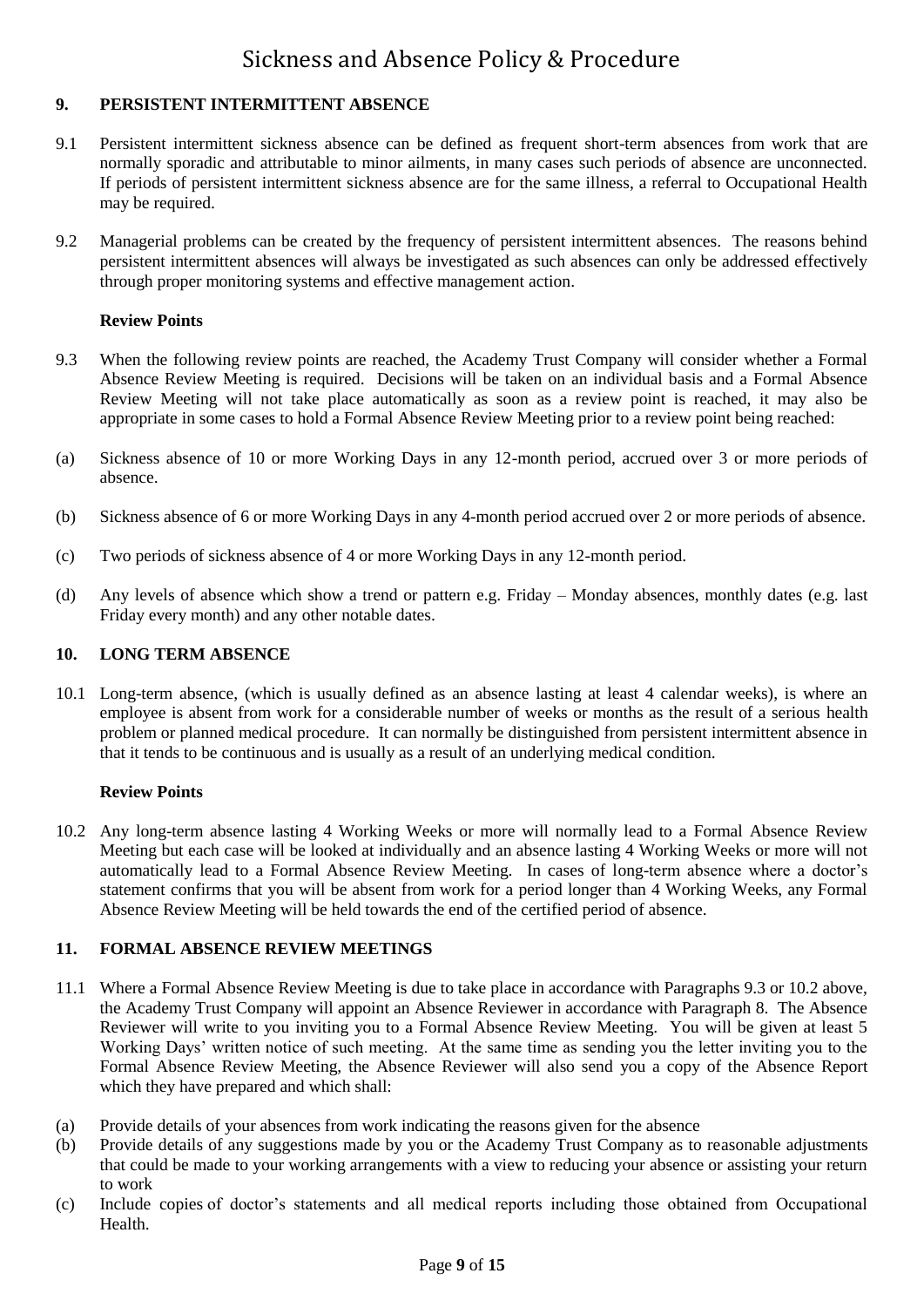- 11.2 In the letter inviting you to the Formal Absence Review Meeting it will state that one of the possible outcomes of this Policy and Procedure could be the termination of your employment where this is appropriate.
- 11.3 At a Formal Absence Review Meeting you will have the opportunity to:
- (a) Present any medical evidence you think is relevant
- (b) Make reasonable suggestions with regard to managing your return to work including any phased return to work, flexible working, change or reduction of duties and/or working hours
- (c) Make suggestions of other reasonable adjustments that could be made.
- 11.4 Any evidence you wish to present at a Formal Absence Review Meeting should be provided to the Absence Reviewer at least two Working Days prior to the meeting.
- 11.5 Formal Absence Review Meetings may be adjourned if further information is required by the Absence Reviewer. You will be given at least 5 Working Days' written notice of any reconvened meeting and you should provide any evidence you wish to present at any reconvened meeting at least 2 Working Days prior to the meeting.

## **12. FORMAL RESPONSES**

12.1 The Absence Reviewer will send you a copy of the notes of the Formal Absence Review Meeting and will confirm the outcome of the Formal Absence Review Meeting in writing within 5 Working Days of the date of such meeting. The Absence Reviewer may, in addition to making an Occupational Health referral, make the following formal responses:

### (a) No action is required

The Absence Reviewer may conclude that no action is required, and no further action will be taken pursuant to this Policy and Procedure.

### (b) Reasonable adjustments to working arrangements

These will vary on a case-by-case basis depending on the medical condition identified. Please note that reasonable adjustments may be made alongside a Stage 1 Absence Letter and/or a Stage 2 Absence Letter.

#### (c) Stage 1 Absence Letter

- (i) In the context of a Formal Absence Review Meeting called in response to persistent intermittent absences this is a letter stating that if you are absent from work for two or more Working Days in the next six months you may be invited to a further Formal Absence Review Meeting where you may be at risk of being issued with a Stage 2 Absence Letter. Please note that the two or more Working Days absence do not need to be consecutive. A Stage 1 Absence Letter may, if appropriate, be accompanied by an action plan which provides details of any improvements necessary to achieve satisfactory levels of attendance and the timescale for improvement including details of any support or training to be provided.
- (ii) In the context of a long-term sickness absence this is a letter stating that if you are not fully back to work within 4-12 Working Weeks there may be a further Formal Absence Review Meeting. The precise number of Working Weeks will be set by reference to the available medical evidence. At this further Formal Absence Review Meeting the Absence Reviewer may, in addition to making an Occupational Health referral, issue you with a further Stage 1 Absence Letter or a Stage 2 Absence Letter, or may determine that no further action is required. If you are already fully back to work by the time of the Formal Absence Review Meeting the Stage 1 Absence Letter will acknowledge this and will state that if you are absent from work for one or more Working Weeks in the next six months you may be invited to a further Formal Absence Review Meeting where you may be at risk of being issued with a Stage 2 Absence Letter.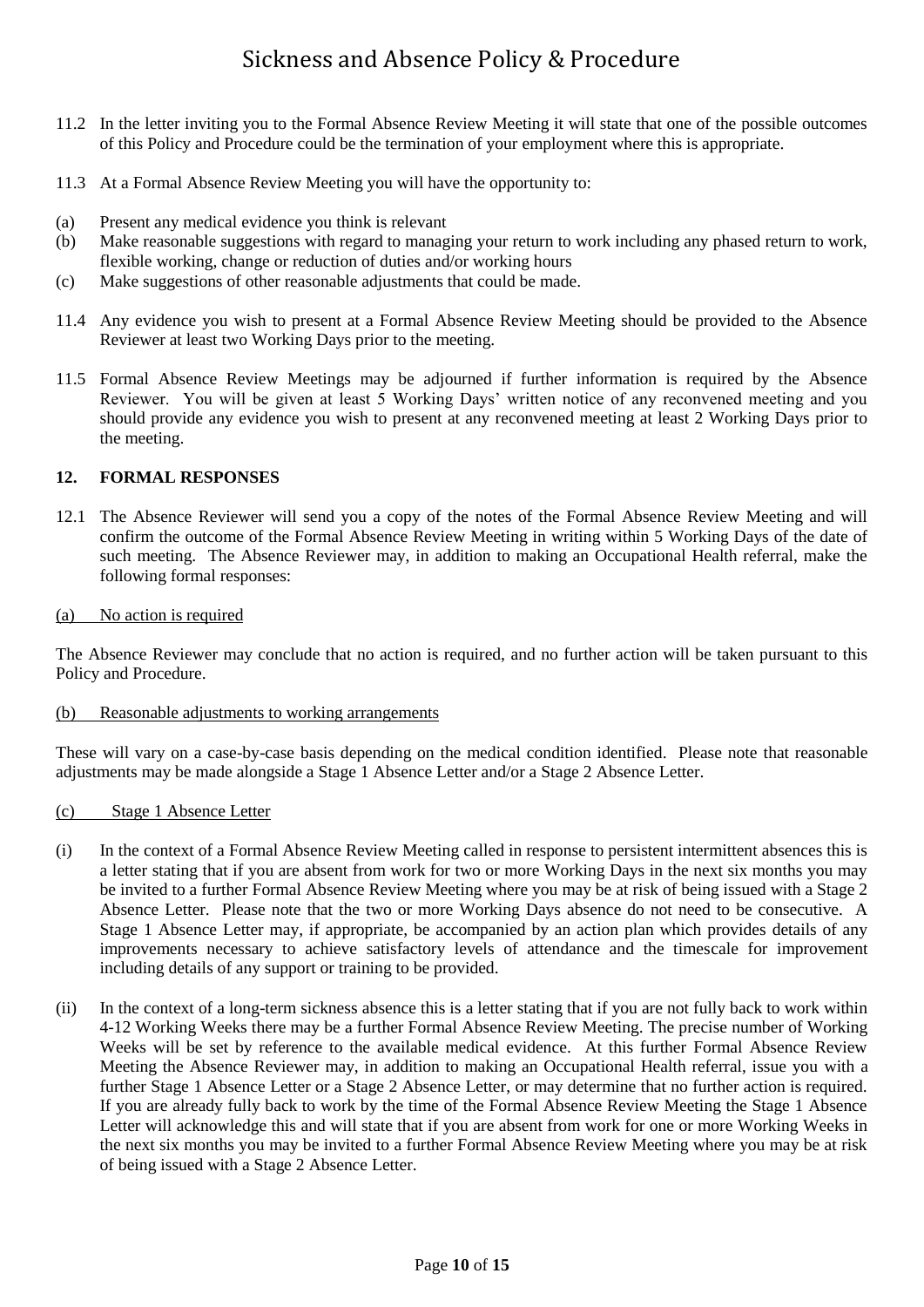### (d) Stage 2 Absence Letter

- (i) In the context of a Formal Absence Review Meeting called in response to persistent intermittent absence this is a letter stating that if you are absent from work at all in the next six months you may be referred to the Final Absence Reviewer who will invite you to a Final Absence Review Meeting which could lead to your dismissal. A Stage 2 Absence Letter may, if appropriate, be accompanied by an action plan which provides details of any improvements necessary to achieve satisfactory levels of attendance and the timescale for improvement including details of any support or training to be provided. Please note that a Stage 2 Absence Letter should not be given before a Stage 1 Absence Letter.
- (ii) In the context of long term sickness absence this is a letter stating that if you are not fully back to work within 4-12 Working Weeks you may be referred to the Final Absence Reviewer who will invite you to a Final Absence Review Meeting which could lead to your dismissal. The precise number of Working Weeks will be set by reference to the available medical evidence. If you are already fully back to work by the time of the Formal Absence Review Meeting the Stage 2 Absence Letter will acknowledge this and will state that if you are absent from work for one or more Working Weeks in the next six months you may be referred to the Final Absence Reviewer who will invite you to a Final Absence Review Meeting which could lead to your dismissal. Please note that a Stage 2 Absence Letter should not be given before a Stage 1 Absence Letter.
- 12.2 Where a Final Absence Review Meeting is due to take place, the Academy Trust Company will appoint a Final Absence Reviewer in accordance with Paragraph 8. The Final Absence Reviewer will write to you inviting you to a Final Absence Review Meeting. You will be given at least 5 Working Days' written notice of such meeting. At the same time as sending you the letter inviting you to the Final Absence Review Meeting, the Final Absence Reviewer will also send you a copy of an updated Absence Report containing the information listed in Paragraph 11.1 which will be updated, if possible, to include an up to date Occupational Health assessment. The letter inviting you to the Final Absence Review Meeting will state that one of the possible outcomes of the Final Absence Review Meeting could be the termination of your employment.
- 12.3 Any evidence you wish to present at the Final Absence Review Meeting should be provided to the Final Absence Reviewer at least two Working Days prior to the meeting.
- 12.4 A Final Absence Review Meeting may be adjourned if further information is required by the Final Absence Reviewer. You will be given at least 5 Working Days' written notice of any reconvened meeting and you should provide any evidence you wish to present at any reconvened meeting at least two Working Days prior to the meeting.
- 12.5 The Final Absence Reviewer will send you a copy of the notes of the Final Absence Review Meeting and will confirm the outcome of the Final Absence Review Meeting in writing within 5 Working Days of the Date of such meeting. The Final Absence Reviewer may, (in addition to the responses available to the Absence Reviewer), make the following formal responses:
- (a) Dismissal with Notice

In coming to such a decision in relation to a case of **persistent intermittent absence** the Final Absence Reviewer will consider:

- (i) The total absence and pattern of absence
- (ii) The available medical prognosis
- (iii) Advice from Occupational Health
- (iv) The reasons provided for the absence
- (v) How long the employee has worked for the Academy Trust Company
- (vi) Is the job a key job? If so, how long can the Academy/Academy Trust Company effectively function without the employee's contribution?
- (vii) The additional demands the persistent intermittent absence has generated for other employees of the Academy/Academy Trust Company
- (viii) Whether other reasonable adjustments or flexible working have been considered
- (ix) Whether other reasonable adjustments have been made and, if so, whether they were effective

### Page **11** of **15**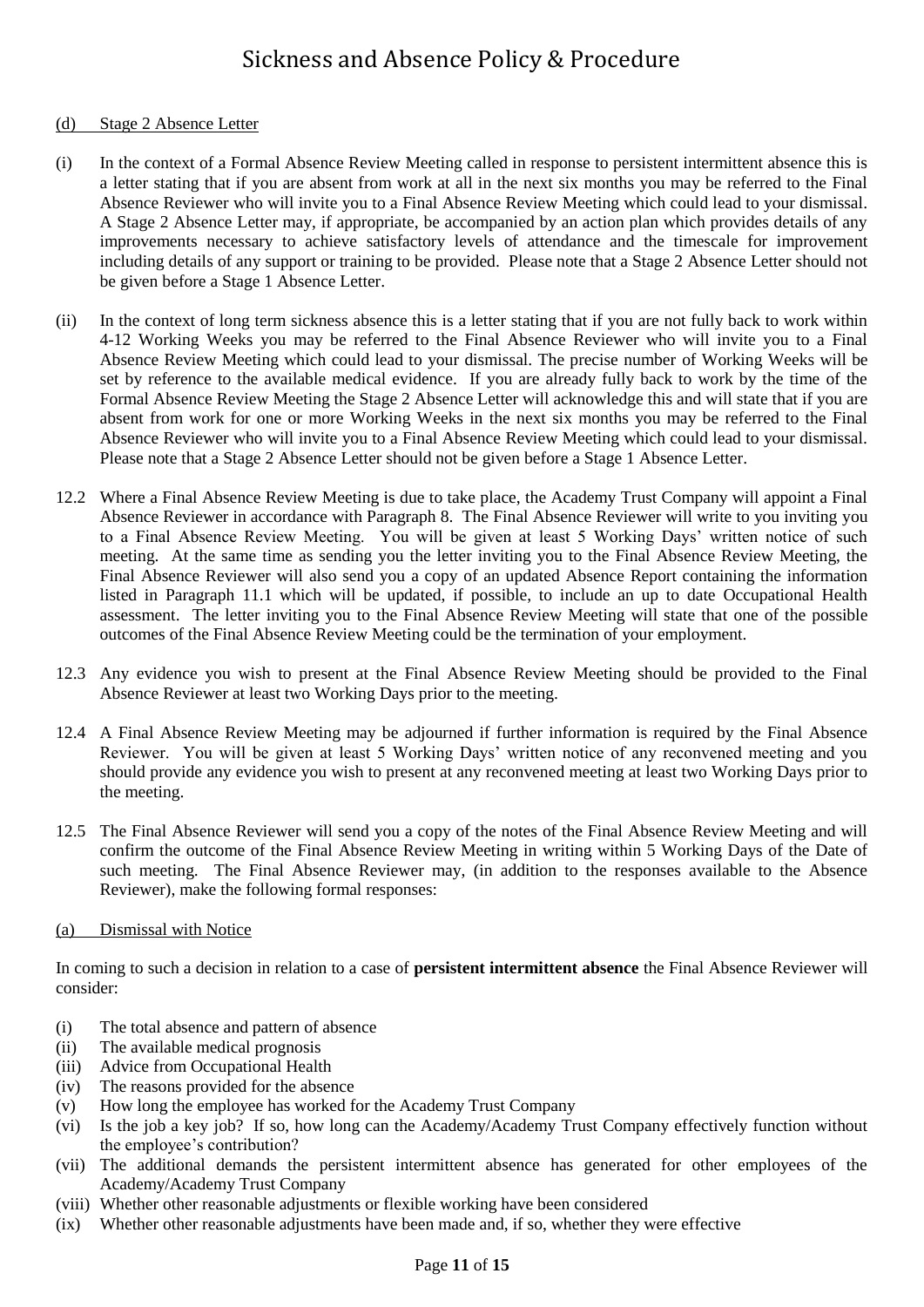(x) Whether adequate support was offered by the Academy/Academy Trust Company.

In coming to such a decision in relation to a case of **long-term absence** the Final Absence Reviewer will consider:

- (i) The available medical prognosis
- (ii) Advice from Occupational Health
- (iii) Is a complete recovery likely and, if so, when?
- (iv) How long the employee has worked for the Academy Trust Company
- (v) Is the job a key job? If so, how long can the Academy/Academy Trust Company effectively function without the employee's contribution?
- (vi) The additional demands the absence has generated for other employees of the Academy/Academy Trust Company
- (vii) Whether alternative employment or a transfer is available, suitable and acceptable (with salary protection considered on a case-by-case basis)
- (viii) Whether ill-health retirement has been explored
- (ix) Whether other reasonable adjustments or flexible working have been considered
- (x) Whether other reasonable adjustments have been made and, if so, whether they were effective.
- 12.6 In a case where your employment is terminated, the Final Absence Reviewer will recommend to the Academy Trust Company that your employment is terminated in accordance with your contract of employment. The Board will ratify that decision and then take appropriate steps to terminate your employment. Please note that the Board will not review the Final Absence Reviewer's decision in order to ensure that the Trustees' Appeal Panel can be convened if necessary. Appropriate alternatives to dismissal will always be considered by the Final Absence Reviewer and discussed with you.
- 12.7 In the event that your employment is terminated in accordance with Paragraph 12.5(a) above:
- (a) If your contract of employment contains a garden leave clause the Academy Trust Company may exercise that clause so that you are not required to attend the Academy/Academy Trust Company during your notice period but remain employed and so bound by the terms of your contract of employment until the expiry of the notice period; or
- (b) If your contract of employment contains a payment in lieu of notice clause the Academy Trust Company may exercise that clause to bring your contract to an end with immediate effect.
- 12.8 You may appeal against a Stage 1 Absence Letter or a Stage 2 Absence Letter by writing to the Clerk within 5 Working Days of the date of the relevant letter.
- 12.9 You may appeal against a dismissal with notice by writing to the Clerk within 10 Working Days of the date of the notification of termination.
- 12.10 Any appeal letter lodged in accordance with Paragraphs 12.8 or 12.9 above must set out the grounds of your appeal in detail. When preparing your appeal letter, you may wish to consider the following grounds:
- (a) that the action taken was unfair;
- (b) that this Sickness Absence Policy and Procedure was applied defectively or unfairly;
- (c) that new evidence has come to light which was not available when the relevant decision was made by the Absence Reviewer or the Final Absence Reviewer;
- (d) that the sanction was overly harsh in all the circumstances.
- 12.11 The fact of the appeal will not delay the commencement of any period of time covered by an Absence Letter or of any notice period.
- 12.12 Any appeal will normally be heard within 20 Working Days of the Clerk receiving your appeal letter. You will be given at least 5 Working Days' notice of an Appeal Meeting and you should provide any evidence you wish to present at your appeal at least 2 Working Days prior to the Appeal Meeting.
- 12.13 Written or oral evidence can be presented at an Appeal Meeting. If written evidence is to be relied upon, you will be provided with it at least 5 Working Days prior to the Appeal Meeting and you will be given a reasonable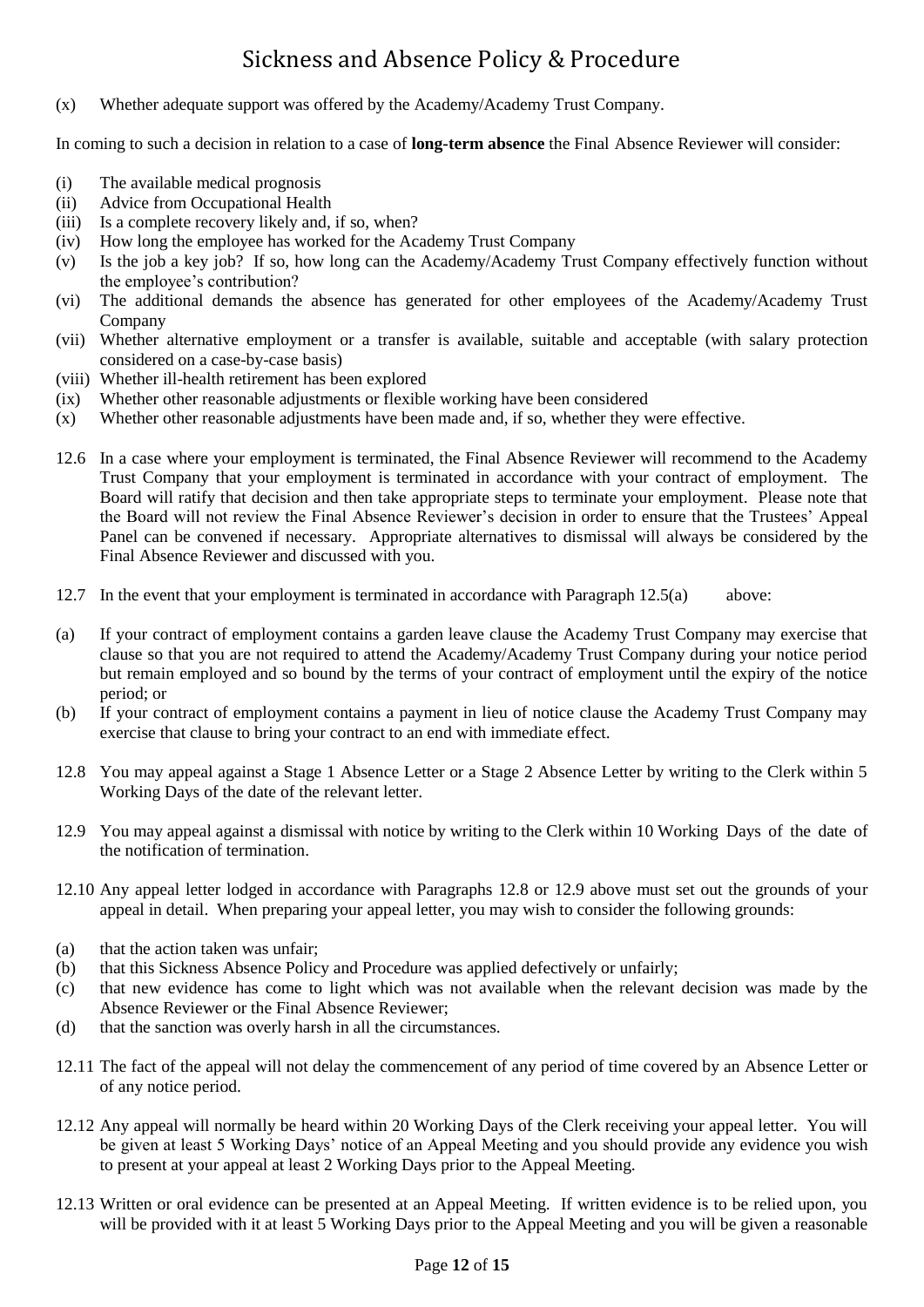opportunity to comment on it during the Appeal Meeting, if you attend the meeting. If you do not attend the Appeal Meeting, you will be given an opportunity to provide written responses to any evidence presented.

- 12.14 If oral evidence is heard, you will be given an opportunity to comment on it either by (a) attending the Appeal Meeting or (b) reviewing the notes of that oral evidence after the Appeal Meeting (if you were not present at the Appeal Meeting where such oral evidence was given). In the event of (b) you must provide any response to the notes of the oral evidence within 5 Working Days of being provided with the same. The Appeal Manager will consider all of the evidence provided in order to determine whether the relevant decision was fair and reasonable.
- 12.15 The Appeal Manager will confirm the outcome of the Appeal Meeting in writing to you within 5 Working Days of the date of the Appeal Meeting or receipt of your responses to the notes of the oral evidence provided to you in accordance with Paragraph 12.14 above (as appropriate). The decision of the Appeal Manager is final and there will be no further right of appeal. The potential outcomes of the Appeal Meeting are that:
- (a) the Appeal Manager may uphold the decision of the Absence Reviewer or Final Absence Reviewer (as appropriate) and any sanction imposed by the Absence Reviewer or Final Absence Reviewer will be upheld; or
- (b) the Appeal Manager may uphold the employee's appeal and impose a lesser sanction to that imposed by the Absence Reviewer or Final Absence Reviewer (as appropriate); or
- (c) the Appeal Manager may uphold the employee's appeal and conclude that any sanction imposed by the Absence Reviewer or Final Absence Reviewer (as appropriate) should be withdrawn and that no further action should be taken pursuant to this Sickness Absence Policy and Procedure.
- 12.16 Should an appeal against dismissal be successful, you will be reinstated with no break in your continuous service.

## **12. LGB / TRUSTEES' PANELS**

- 13.1 LGB / Trustees' Absence and Appeal Panels shall comprise three non-staff LGB members / Trustees' not previously involved in the matter and shall not comprise the Chair or Vice-Chair unless there are insufficient numbers of non-staff LGB members / Trustees' not previously involved in the matter, in which case the Chair and/or Vice-Chair may be appointed to a Trustees' Absence or Appeal Panel but only if they have not previously been involved in the matter.
- 13.2 In the exceptional event that there are insufficient numbers of Trustees available to participate in a Trustees' Absence or Appeal Panel, the Academy Trust Company may appoint associate members solely to participate in the appropriate Trustees' Absence or Appeal Panel on the recommendation of the Diocesan Schools Commission.

### **14. COMPANION**

- 14.1 You may be accompanied by a Companion at any return to work discussion, informal discussion, Formal Absence Review or Final Absence Review and at any subsequent Appeal Meeting.
- 14.2 You must let the relevant Reviewer or Manager know who your Companion will be at least one Working Day before the relevant meeting.
- 14.3 If you have any particular reasonable need, for example, because you have a disability, you can also be accompanied by a suitable helper.
- 14.4 Your Companion can address the meeting in order to:
- (a) put your case;
- (b) sum up your case;
- (c) respond on your behalf to any view expressed at the meeting; and
- (d) ask questions on your behalf.
- 14.5 Your Companion can also confer with you during the meeting.